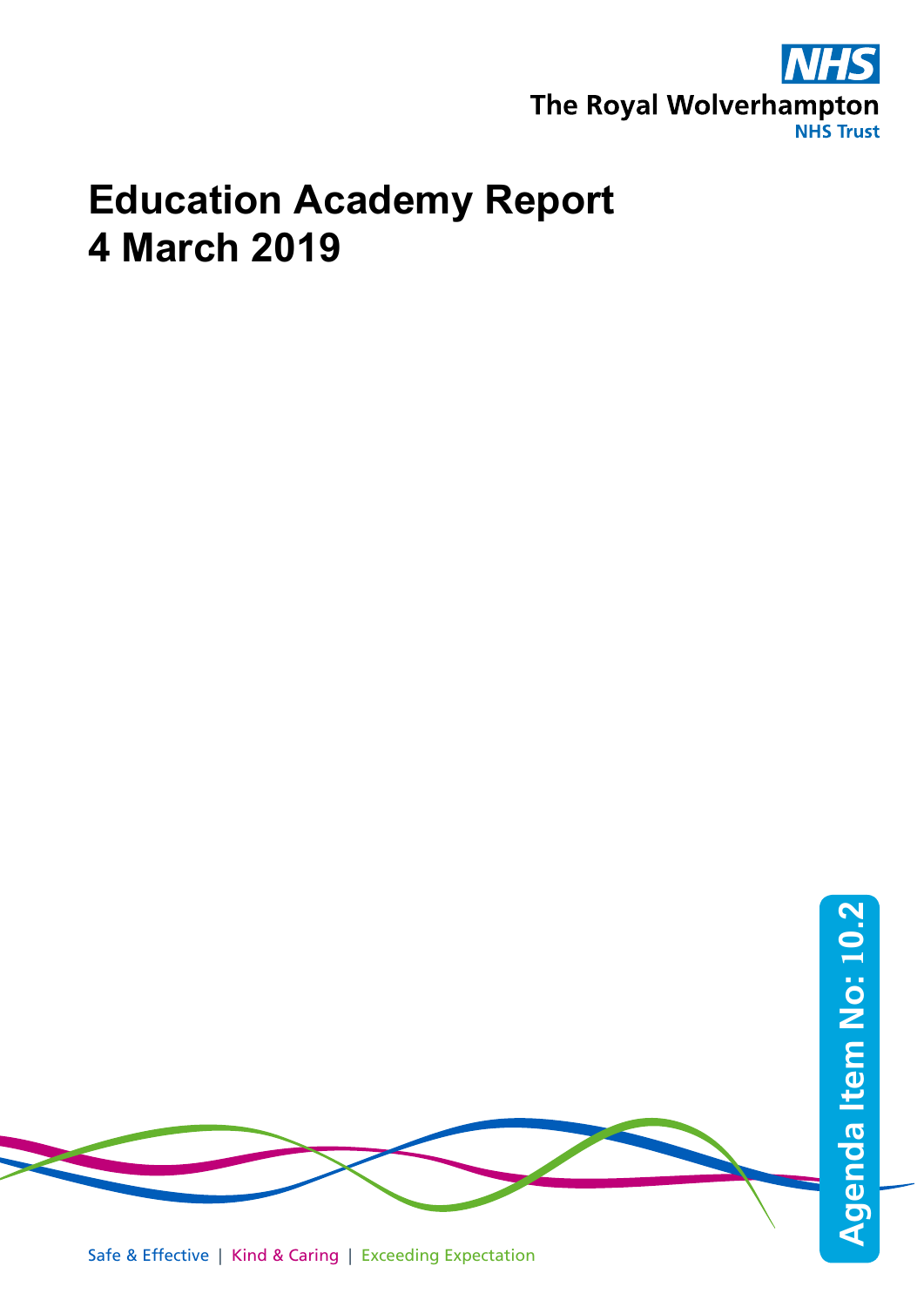**NHS** The Royal Wolverhampton

|                                    | <b>Trust Board Report</b>                                                                                                                                                                                                                                                                                                                                                                                                                                                                                                                                                                                                                                                                                                                                                                                                                                                                                                                                                                                                                                                                                                                                                                                                                                                                                                                                                                                                                                                                                                                                                                                                                                                                                                                                                                                                                                                                                                                                                                                                                                                                                                                                                                                                                                                      |
|------------------------------------|--------------------------------------------------------------------------------------------------------------------------------------------------------------------------------------------------------------------------------------------------------------------------------------------------------------------------------------------------------------------------------------------------------------------------------------------------------------------------------------------------------------------------------------------------------------------------------------------------------------------------------------------------------------------------------------------------------------------------------------------------------------------------------------------------------------------------------------------------------------------------------------------------------------------------------------------------------------------------------------------------------------------------------------------------------------------------------------------------------------------------------------------------------------------------------------------------------------------------------------------------------------------------------------------------------------------------------------------------------------------------------------------------------------------------------------------------------------------------------------------------------------------------------------------------------------------------------------------------------------------------------------------------------------------------------------------------------------------------------------------------------------------------------------------------------------------------------------------------------------------------------------------------------------------------------------------------------------------------------------------------------------------------------------------------------------------------------------------------------------------------------------------------------------------------------------------------------------------------------------------------------------------------------|
| <b>Meeting Date:</b>               | 4 <sup>th</sup> March 2019                                                                                                                                                                                                                                                                                                                                                                                                                                                                                                                                                                                                                                                                                                                                                                                                                                                                                                                                                                                                                                                                                                                                                                                                                                                                                                                                                                                                                                                                                                                                                                                                                                                                                                                                                                                                                                                                                                                                                                                                                                                                                                                                                                                                                                                     |
| Title:                             | <b>Education Academy Report</b>                                                                                                                                                                                                                                                                                                                                                                                                                                                                                                                                                                                                                                                                                                                                                                                                                                                                                                                                                                                                                                                                                                                                                                                                                                                                                                                                                                                                                                                                                                                                                                                                                                                                                                                                                                                                                                                                                                                                                                                                                                                                                                                                                                                                                                                |
| <b>Executive</b><br>Summary:       | Further to the Trust-wide advertisement for the post of Clinical Tutor, Dr<br>Helen Steed (Consultant Gastroenterologist) has been appointed to this role.<br>Radiology was successful in their bid for two trainee posts at ST3+ level.<br>$\bullet$<br>Radiology has been successful in submitting a bid for extra teaching<br>equipment. This amounts to £62k for some extra workstations and £85k to<br>enable the department to become a 'teaching academy' for West Midlands<br>trainees.<br>The Trust has been successful in submitting a bid to enhance the education<br>environment for its student population to the value of £72k. The investment<br>will support the upgrade and enhancement of the current teaching facilities<br>for all educational faculties.<br>The Nurse Fellowship programme started its recruitment campaign in<br>September 2018 and has recruited 32 nurses to-date. The Programme has<br>attracted UK registered nurses and internationally qualified nurses. The first<br>cohort of international nurses are expected to arrive in March/April 2019.<br>The OSCE bootcamp that is completed by all international nurses is in the<br>$\bullet$<br>validation process to become an accredited course at master's level through<br>the University of Wolverhampton, making it the first of its kind in the UK.<br>There has been interest from outside of the organisation for places on our<br>OSCE accredited course, which is being explored further by the Nurse<br><b>Education Team.</b><br>83.7% of medical undergraduate students in semester 1 highlighted<br>٠<br>satisfaction with the quality of teaching.<br>The replacement of all Trust Defibrillators project that commenced on the<br>$\bullet$<br>10 <sup>th</sup> January 19 is now complete. Total Trust staff trained is now 2866 (85%)<br>and at least 75% of relevant staff in all Wards/Departments where there is a<br>defibrillator, have now received training.<br>The Trust wide-review of mandatory training is now near completion. The<br>action plan can be found in Appendix A.<br>Based on January 2019 Compliance Report for mandatory training, the<br>mandatory generic topic compliance is at 91.4%, mandatory specific<br>compliance is at 85.5%. |
| <b>Action</b><br><b>Requested:</b> | <b>Receive</b>                                                                                                                                                                                                                                                                                                                                                                                                                                                                                                                                                                                                                                                                                                                                                                                                                                                                                                                                                                                                                                                                                                                                                                                                                                                                                                                                                                                                                                                                                                                                                                                                                                                                                                                                                                                                                                                                                                                                                                                                                                                                                                                                                                                                                                                                 |
| For the attention<br>of the Board  |                                                                                                                                                                                                                                                                                                                                                                                                                                                                                                                                                                                                                                                                                                                                                                                                                                                                                                                                                                                                                                                                                                                                                                                                                                                                                                                                                                                                                                                                                                                                                                                                                                                                                                                                                                                                                                                                                                                                                                                                                                                                                                                                                                                                                                                                                |
| <b>Assure</b>                      | Clinical Fellowship Programme - A report is to be presented to TMC<br>$\bullet$<br>in May describing the actions underway to support the Trust with a<br>reduction of temporary staffing costs; this piece of work is being<br>completed in conjunction with HR and Finance colleagues.                                                                                                                                                                                                                                                                                                                                                                                                                                                                                                                                                                                                                                                                                                                                                                                                                                                                                                                                                                                                                                                                                                                                                                                                                                                                                                                                                                                                                                                                                                                                                                                                                                                                                                                                                                                                                                                                                                                                                                                        |
| <b>Advise</b>                      |                                                                                                                                                                                                                                                                                                                                                                                                                                                                                                                                                                                                                                                                                                                                                                                                                                                                                                                                                                                                                                                                                                                                                                                                                                                                                                                                                                                                                                                                                                                                                                                                                                                                                                                                                                                                                                                                                                                                                                                                                                                                                                                                                                                                                                                                                |
| <b>Alert</b>                       | Reduction of Workforce Development Funding (WDF - previously<br>known as Learning Beyond Registration) funding. This overall<br>reduction of funding for education is on the Trust's risk register (2626)                                                                                                                                                                                                                                                                                                                                                                                                                                                                                                                                                                                                                                                                                                                                                                                                                                                                                                                                                                                                                                                                                                                                                                                                                                                                                                                                                                                                                                                                                                                                                                                                                                                                                                                                                                                                                                                                                                                                                                                                                                                                      |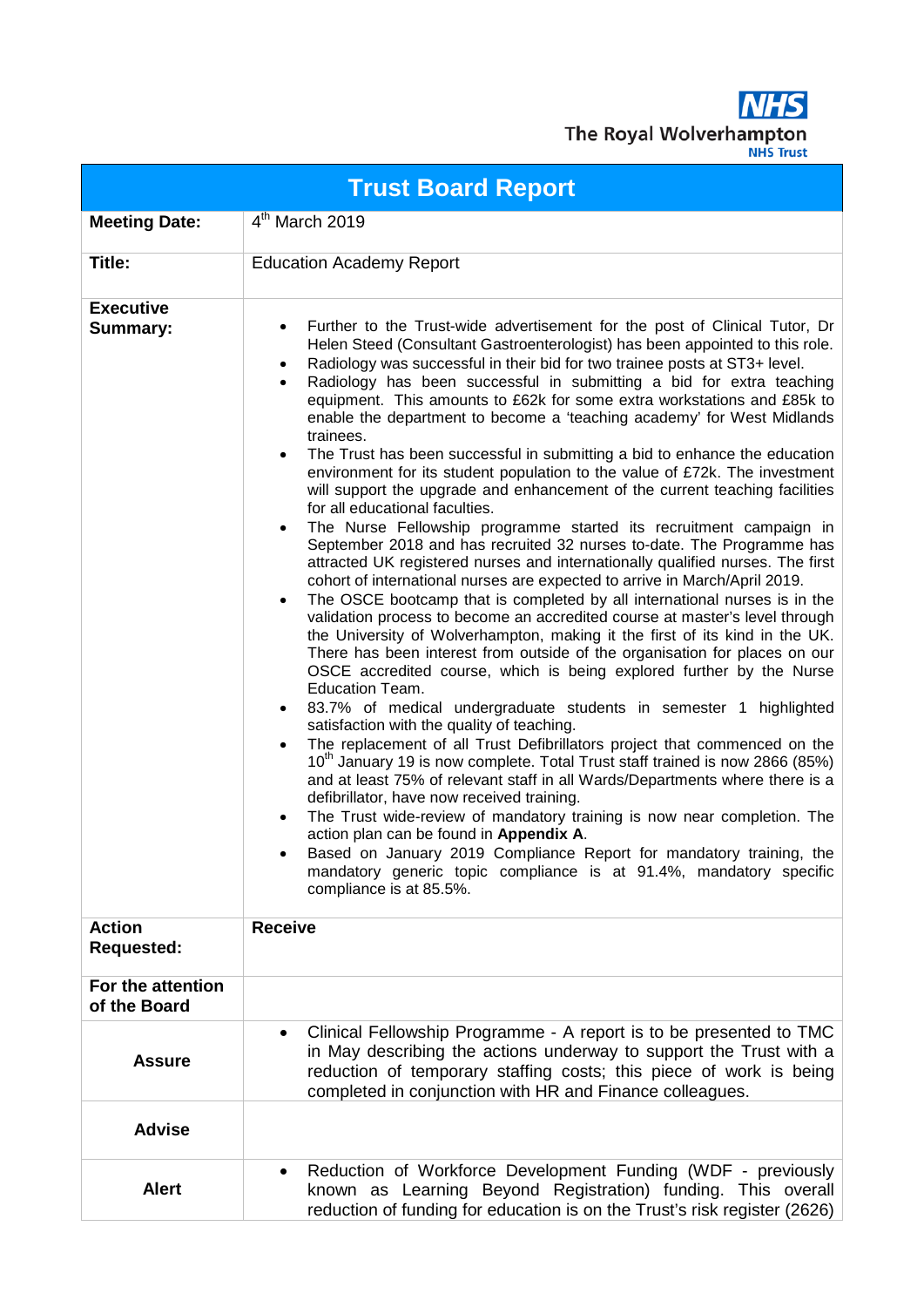|                                                                | and the WDF/LBR is a feature of this. A paper to indicate all of the<br>options available to the Trust to mitigate the risk as much as possible<br>and will be presented to Academy Steering Group and Workforce<br>Organisational Development Committee in April<br>for<br>2019<br>consideration.<br>A meeting is scheduled with Lisa Monaghan to explore space on the<br>New Cross site to host the OSCE simulation centre that it currently at<br>West Park. This is a key facility to support the work streams<br>underway to recruit international nurses. |
|----------------------------------------------------------------|-----------------------------------------------------------------------------------------------------------------------------------------------------------------------------------------------------------------------------------------------------------------------------------------------------------------------------------------------------------------------------------------------------------------------------------------------------------------------------------------------------------------------------------------------------------------|
| <b>Author + Contact</b><br>Details:                            | Tel 01902 307 999 ext. 6175<br>Email zoe.marsh@nhs.net<br>Zoe Marsh, Deputy Head of Education                                                                                                                                                                                                                                                                                                                                                                                                                                                                   |
| <b>Links to Trust</b><br><b>Strategic</b><br><b>Objectives</b> | 1. Create a culture of compassion, safety and quality<br>2. Proactively seek opportunities to develop our services<br>3. To have an effective and well integrated local health and care system that operates<br>efficiently<br>4. Attract, retain and develop our staff, and improve employee engagement<br>5. Maintain financial health - Appropriate investment to patient services<br>6. Be in the top 25% of all key performance indicators                                                                                                                 |
| <b>Resource</b><br><b>Implications:</b>                        | None                                                                                                                                                                                                                                                                                                                                                                                                                                                                                                                                                            |
| <b>Report Data</b><br><b>Caveats</b>                           | This is a standard report using the previous month's data. It may be subject<br>to cleansing and revision.                                                                                                                                                                                                                                                                                                                                                                                                                                                      |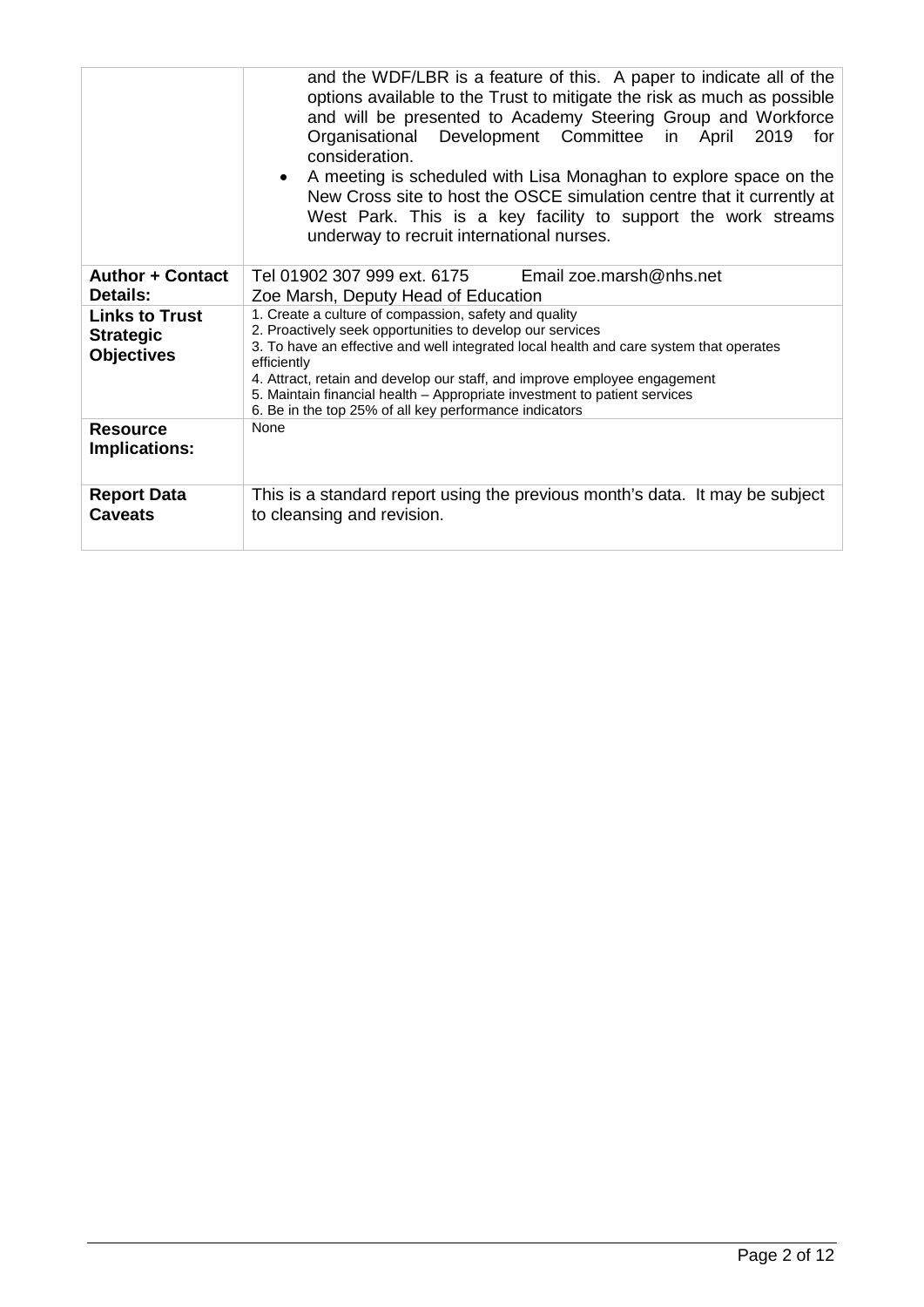| <b>CQC Domains</b><br><b>Equality and</b><br><b>Diversity Impact</b><br><b>Risks: BAF/TRR</b> | EIA completed                                                                                                                                                                                                                                                                                                                                               | Safe: patients, staff and the public are protected from abuse and avoidable harm.<br><b>Effective:</b> care, treatment and support achieves good outcomes, helping people maintain<br>quality of life and is based on the best available evidence.<br><b>Caring:</b> staff involve and treat everyone with compassion, kindness, dignity and respect.<br><b>Responsive:</b> services are organised so that they meet people's needs.<br>Well-led: the leadership, management and governance of the organisation make sure it's<br>providing high-quality care that's based around individual needs, that it encourages learning<br>and innovation, and that it promotes an open and fair culture.<br>Risks relating to the Education Academy are as follows; |                   |
|-----------------------------------------------------------------------------------------------|-------------------------------------------------------------------------------------------------------------------------------------------------------------------------------------------------------------------------------------------------------------------------------------------------------------------------------------------------------------|--------------------------------------------------------------------------------------------------------------------------------------------------------------------------------------------------------------------------------------------------------------------------------------------------------------------------------------------------------------------------------------------------------------------------------------------------------------------------------------------------------------------------------------------------------------------------------------------------------------------------------------------------------------------------------------------------------------------------------------------------------------|-------------------|
|                                                                                               | Risk ID                                                                                                                                                                                                                                                                                                                                                     | Description                                                                                                                                                                                                                                                                                                                                                                                                                                                                                                                                                                                                                                                                                                                                                  | <b>RAG Rating</b> |
|                                                                                               | 4881                                                                                                                                                                                                                                                                                                                                                        | <b>Training Compliance for Patient Moving</b><br>and Handling                                                                                                                                                                                                                                                                                                                                                                                                                                                                                                                                                                                                                                                                                                | 9 (3x3) AMBER     |
|                                                                                               | 2474                                                                                                                                                                                                                                                                                                                                                        | Lack of teaching commitment in job plans<br>thus impacting on student teaching                                                                                                                                                                                                                                                                                                                                                                                                                                                                                                                                                                                                                                                                               | 4 (2x2) YELLOW    |
|                                                                                               | 2626                                                                                                                                                                                                                                                                                                                                                        | Reduction in national and regional<br>educational funding                                                                                                                                                                                                                                                                                                                                                                                                                                                                                                                                                                                                                                                                                                    | 9 (3x3) AMBER     |
|                                                                                               | 5048                                                                                                                                                                                                                                                                                                                                                        | Mandatory training compliance                                                                                                                                                                                                                                                                                                                                                                                                                                                                                                                                                                                                                                                                                                                                | 12 (4x3) AMBER    |
|                                                                                               | 4905                                                                                                                                                                                                                                                                                                                                                        | <b>Fall in Medical Student Numbers</b>                                                                                                                                                                                                                                                                                                                                                                                                                                                                                                                                                                                                                                                                                                                       | 4 (2x2) YELLOW    |
|                                                                                               | 4946                                                                                                                                                                                                                                                                                                                                                        | Fire Risk Assessment in the WMI                                                                                                                                                                                                                                                                                                                                                                                                                                                                                                                                                                                                                                                                                                                              | 4 (2x2) YELLOW    |
|                                                                                               | 4916                                                                                                                                                                                                                                                                                                                                                        | Dietetics Staffing. Not able to take as<br>many students as staffing down<br>by 25%                                                                                                                                                                                                                                                                                                                                                                                                                                                                                                                                                                                                                                                                          | 4 (2x2) YELLOW    |
|                                                                                               | 6054                                                                                                                                                                                                                                                                                                                                                        | Loss of West Park OSCE simulation<br>centre                                                                                                                                                                                                                                                                                                                                                                                                                                                                                                                                                                                                                                                                                                                  | 4 (2x2) YELLOW    |
| <b>Risk: Appetite</b>                                                                         |                                                                                                                                                                                                                                                                                                                                                             |                                                                                                                                                                                                                                                                                                                                                                                                                                                                                                                                                                                                                                                                                                                                                              |                   |
| <b>Public or Private:</b>                                                                     | Public                                                                                                                                                                                                                                                                                                                                                      |                                                                                                                                                                                                                                                                                                                                                                                                                                                                                                                                                                                                                                                                                                                                                              |                   |
| <b>Other formal</b><br>bodies involved:                                                       | <b>Academy Steering Group</b><br>Workforce and Organisational Development Committee<br><b>Medical Education Committee</b><br><b>Clinical Fellowship Operational Group</b>                                                                                                                                                                                   |                                                                                                                                                                                                                                                                                                                                                                                                                                                                                                                                                                                                                                                                                                                                                              |                   |
| <b>References</b>                                                                             |                                                                                                                                                                                                                                                                                                                                                             |                                                                                                                                                                                                                                                                                                                                                                                                                                                                                                                                                                                                                                                                                                                                                              |                   |
| <b>NHS</b><br><b>Constitution:</b>                                                            | In determining this matter, the Board should have regard to the Core<br>principles contained in the Constitution of:<br>Equality of treatment and access to services<br>High standards of excellence and professionalism<br>Service user preferences<br>Cross community working<br><b>Best Value</b><br>Accountability through local influence and scrutiny |                                                                                                                                                                                                                                                                                                                                                                                                                                                                                                                                                                                                                                                                                                                                                              |                   |

# **Report Details**

1

**1.0 Faculty of Postgraduate Medical Education** 

**Postgraduate Medical Education** 

**Junior Doctor Feedback**

1.1 Health Education England has made a decision to change the doctor feedback software. As a result of this no results have been released yet but are due shortly. The GMC annual trainee survey results will be available in July 2019.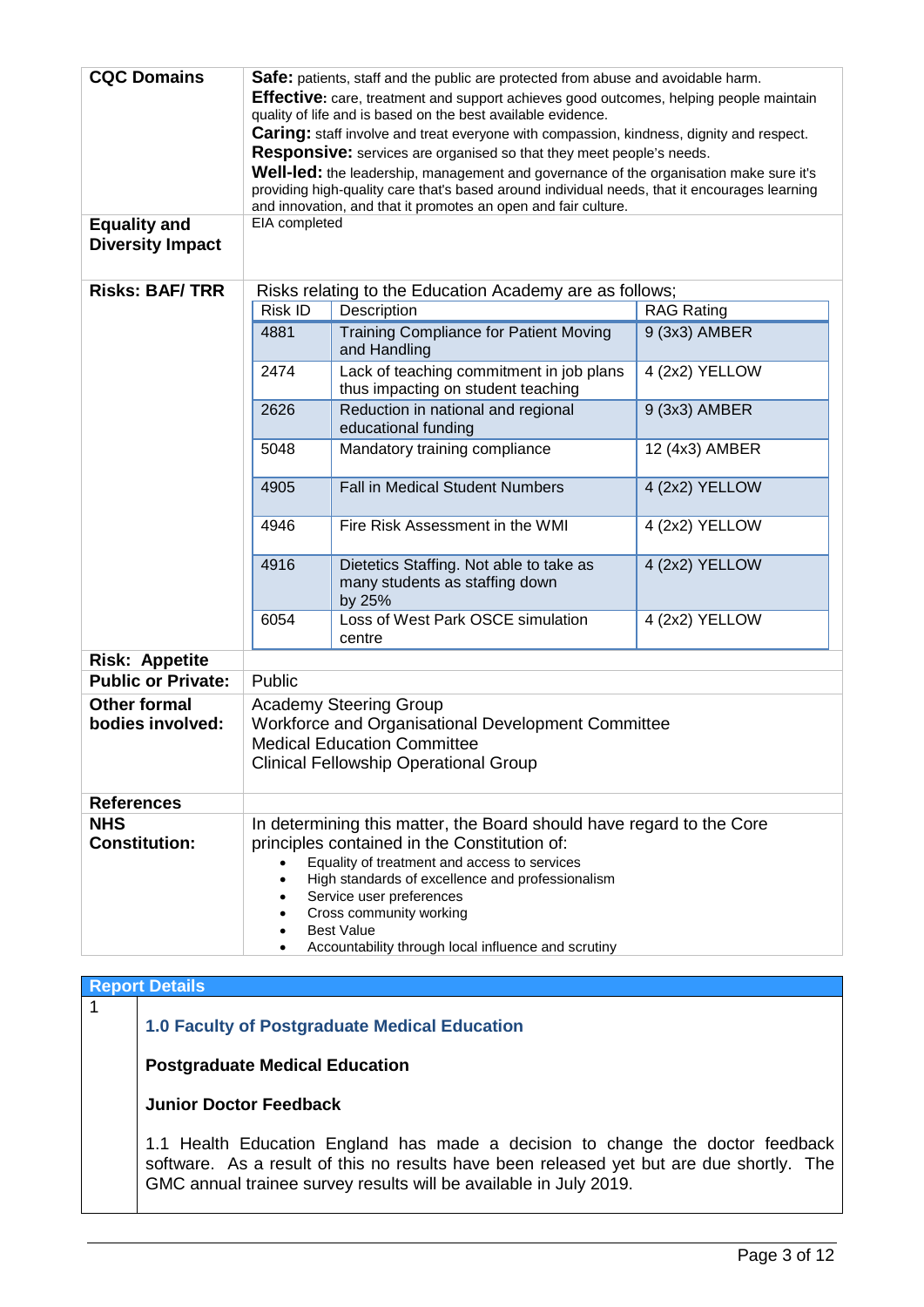1.2 Junior Doctor Fora are held across the various specialties and are monitored by the Clinical Tutor. In addition to these 3 Trust-wide Forums are held annually. The last forum took place 31 October 2018 which was chaired by the Medical Director and the Chief Registrar. Various issues were raised including rota cover, notice of rota changes, rest areas, IT issues, QIP and Audit facilities, car parking. Many of the issues raised had partial resolutions whereas action plans are being undertaken for others.

# **Foundation Programme**

1.3 The foundation faculty lead has established a larger number of educational supervisors with the result that each supervisor is now mentoring 3 foundation trainees each. Previous to this the larger numbers (6 per supervisor) had become unmanageable. The interim meetings between supervisors (half way through the academic year) and foundation doctors have now taken place.

# **Internal Visits**

1.4 An internal visit to Oncology Department took place on 29 January 2019. Areas of good practice were highlighted and some areas requiring improvement. The department are now working towards an action plan against that visit which will be submitted to the Clinical Tutor on 28 February with a progress report due on 31 July 2019.

# **Clinical Tutor Role**

1.5 Further to the Trust-wide advertisement for the post of Clinical Tutor, Dr Helen Steed (Consultant Gastroenterologist) has been appointed to this role.

1.6 The Education Team thanks Dr Diarmuid Mulherin for his great contribution to education during his time as Clinical Tutor. Dr Mulherins' expertise both regionally and nationally has enhanced Postgraduate Medical Education within the Trust; he will be greatly missed by the team.

1.7 The Foundation Year Tutor post will be advertised during February 2019.

#### **Commissions and Decommissions**

1.8 Radiology was successful in their bid for two trainee posts at ST3+ level.

1.9 Diabetes was unsuccessful in their bid to retain the ST3+ post which was part of the Mid-Staffordshire disaggregation.

#### **Bids**

1.10 Radiology has been successful in submitting a bid for extra teaching equipment. This amounts to £62k for some extra workstations and £85k to enable the department to become a 'teaching academy' for West Midlands trainees.

1.11 The Trust has been successful in submitting a bid to enhance the education environment for its student population to the value of £72k. The investment will support the upgrade and enhancement of the current teaching facilities for all educational faculties.

#### **Clinical Fellowship Programme**

1.12 The Programme has now extended to cover both Medical and Nursing Fellows. At present the Trust has c140 Medical Clinical Fellows working across all divisions at a range of levels from Core Trainee level up to Consultant equivalent.

1.13 There has been significant interest received in the Medical Clinical Fellowship Programme from neighbouring NHS Trusts. The Trust's programme team are in the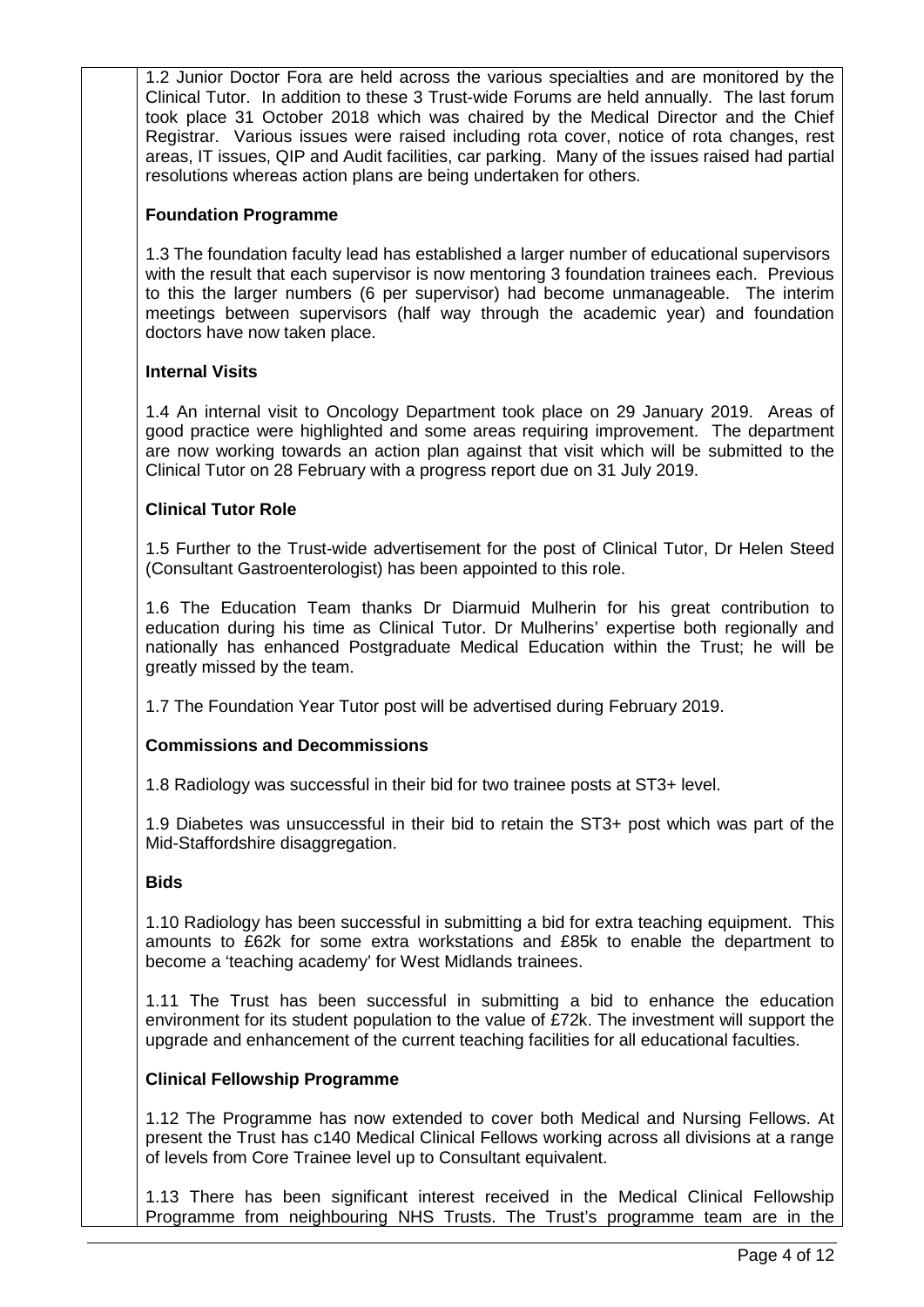process of developing a Programme Partnership Board with a view to having a centralised programme supporting partner organisations with their medical workforce challenges. Formal partnerships have been agreed with Black Country Partnership NHS Trust, Compton Care and early partnership conversations are underway with Walsall Healthcare NHS Trust and Sandwell and West Birmingham NHS Trust.

1.14 A report is to be presented to TMC in May describing the actions underway to support the Trust with a reduction of temporary staffing costs; this piece of work is being completed in conjunction with HR and Finance colleagues.

1.15 The Nurse Fellowship programme started its recruitment campaign in September 2018 and has recruited 32 nurses to-date. The Programme has attracted UK registered nurses and internationally qualified nurses. The first cohort of international nurses are expected to arrive in March/April 2019.

1.16 The internal offering of the Nurse Clinical Fellowship Programme has attracted a lot of interest. There are currently 9 nurses on the Programme studying towards their BSc Nursing Top-up (2) and MSc Clinical Nursing (7). A second cohort of nurses will commence their studies in September 2019.

1.17 The OSCE bootcamp that is completed by all international nurses is in the validation process to become an accredited course at master's level through the University of Wolverhampton, making it the first of its kind in the UK. There has been interest from outside of the organisation for places on our OSCE accredited course, which is being explored further by the Nurse Education Team.

#### **Undergraduate Medical Education**

#### **Student Feedback for Semester 1 2018-19**

1.18 Student feedback was received through the University of Birmingham Medical School for semester 1 2018-19.

1.19 83.7% of the students in semester 1 highlighted satisfaction with the quality of teaching

1.20 Comments included:

- a) New Cross has been extremely organised, with more teaching than expected at such a high quality. So glad my first experience of hospitals was at New Cross.
- b) All members of the Wolverhampton teaching staff were keen to teach and very helpful every time we had any questions/concerns and overall made us feel like we were in a safe and welcoming teaching environment.
- c) All teaching staff were exceptional! They were easy to approach and ask questions they were happy to teach in any setting: clinics, wards, during procedures.
- d) Simulation was an extremely good experience to the realities of working as a team on the ward.
- e) Undergraduate and teaching staff at Wolverhampton were exceptional and incredibly approachable.
- f) New Cross has been faultless. Couldn't have asked for more!
- g) The Clinical Teaching Fellows in New Cross delivered by far the best teaching I have ever experienced. They put so much effort into delivering great quality teaching. I enjoyed every teaching session. They were so kind to everybody yet acted with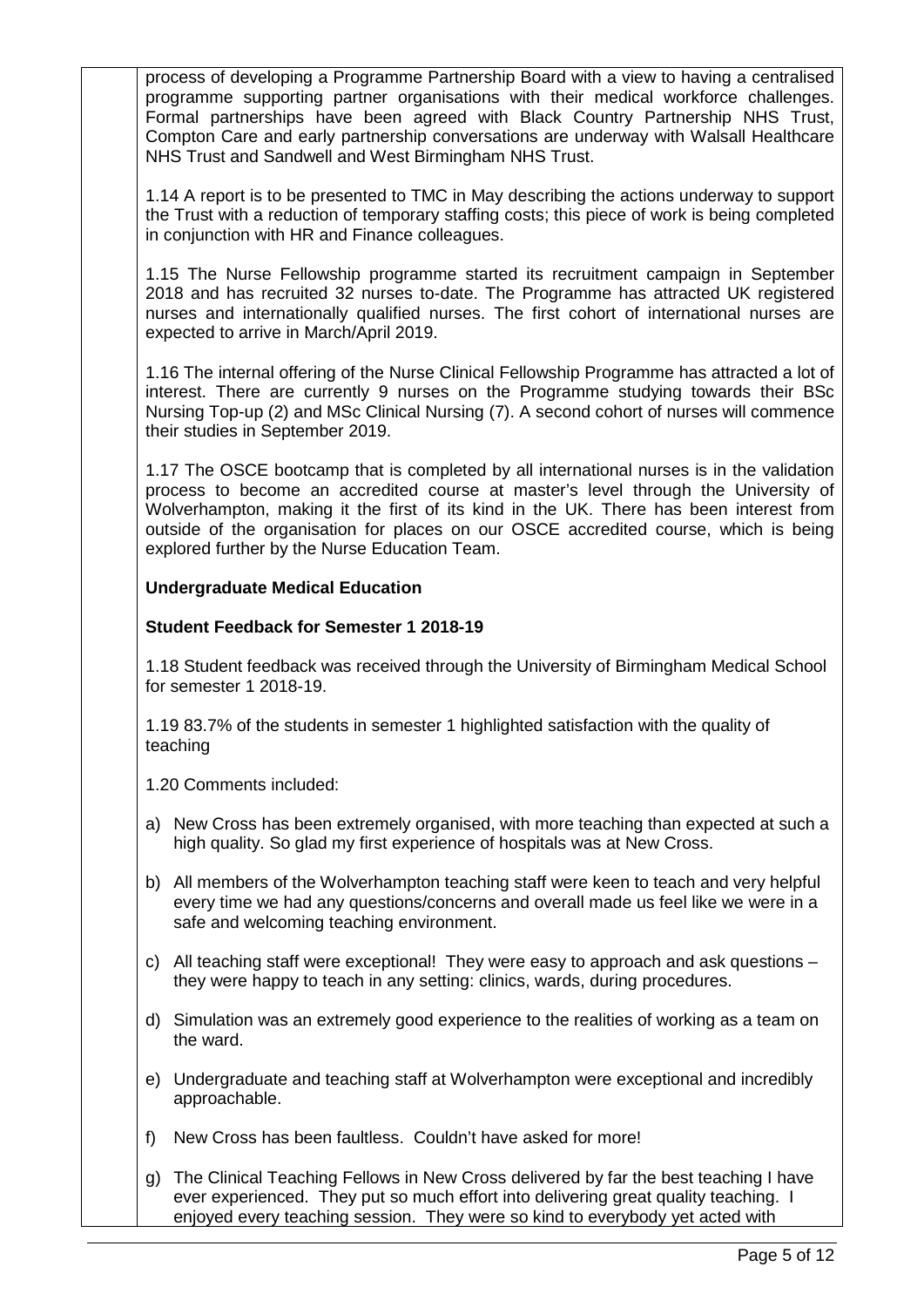professionalism. They made my final year very special. They set a great example of what responsible, conscientious doctors should be and have inspired me to become a knowledgeable doctor like them.

# **2.0 Clinical Skills, Resuscitation and Simulation**

#### **Defibrillation Replacement Project and Resuscitation**

2.1 The replacement of all Trust Defibrillators project that commenced on the 10<sup>th</sup> January 19 is now complete. Total Trust staff trained is now 2866 (85%) and at least 75% of relevant staff in all Wards/Departments where there is a defibrillator, have now received training.

2.2 Medical BLS sessions will from January run as a shortened e-learning supported session. This has been actioned in response to feedback and to align it with the rest of the organisation.

# **Simulation**

2.3 The planned Simulation Curriculum for 2019 is near completion and has increased in both volume and diversity. The Simulation team will be running new courses for the new Core Medical Trainee programme, an acute return to work programmes in Acute Medicine, Anaesthetics and Emergency Medicine and also for Paediatrics. All of these courses have been commissioned and funded by Health Education England.

2.4 The Simulation team have been successful in winning a bid for funding from Goodyear Employees Charity to purchase a new infant Mannequin.

# **3.0 Induction and Mandatory Training**

#### **Mandatory Training Trust-Wide Review**

3.1 The Trust wide-review of mandatory training is now near completion. The action plan can be found in **Appendix A**.

3.2 The Mandatory Training Needs Analysis (TNA) for 2019/20 has undergone confirm and challenge, 13 topics have been deemed low in risk and likelihood and have therefore been removed from the TNA. Access to these training packages will still be available to all staff but are not now a mandatory training topic. The new TNA will be promoted during March 2019.

3.3 It has been agreed that staff that have joined the organisation within the last 3 months will not appear 'red' on future mandatory training reports. The named detail tab of the reports will still list these staff and their requirements. The 3 months will provide staff sufficient time to book onto and complete mandatory training requirements.

3.4 All Trust (core skills) mandatory training e-learning packages content has been reviewed and reduced, ensuring alignment to the required learning outcomes, these will be launched and promoted 1 April 2019.

3.5 From July 2019 new starters will be asked to complete their mandatory training requirements online via a new e-induction, this will mean Trust Induction will reduce to 1 day. The Education and Training team will monitor new starter completions.

3.6 In terms of sanctions for non-compliance with mandatory training, this will be supported by Pay Award for AfC staff and CEA award applications for Medical & Dental staff. For staff who have been non-compliant for mandatory training for  $\geq$  6 months, letters will be generated centrally twice per year. This process will link through to the Trusts Disciplinary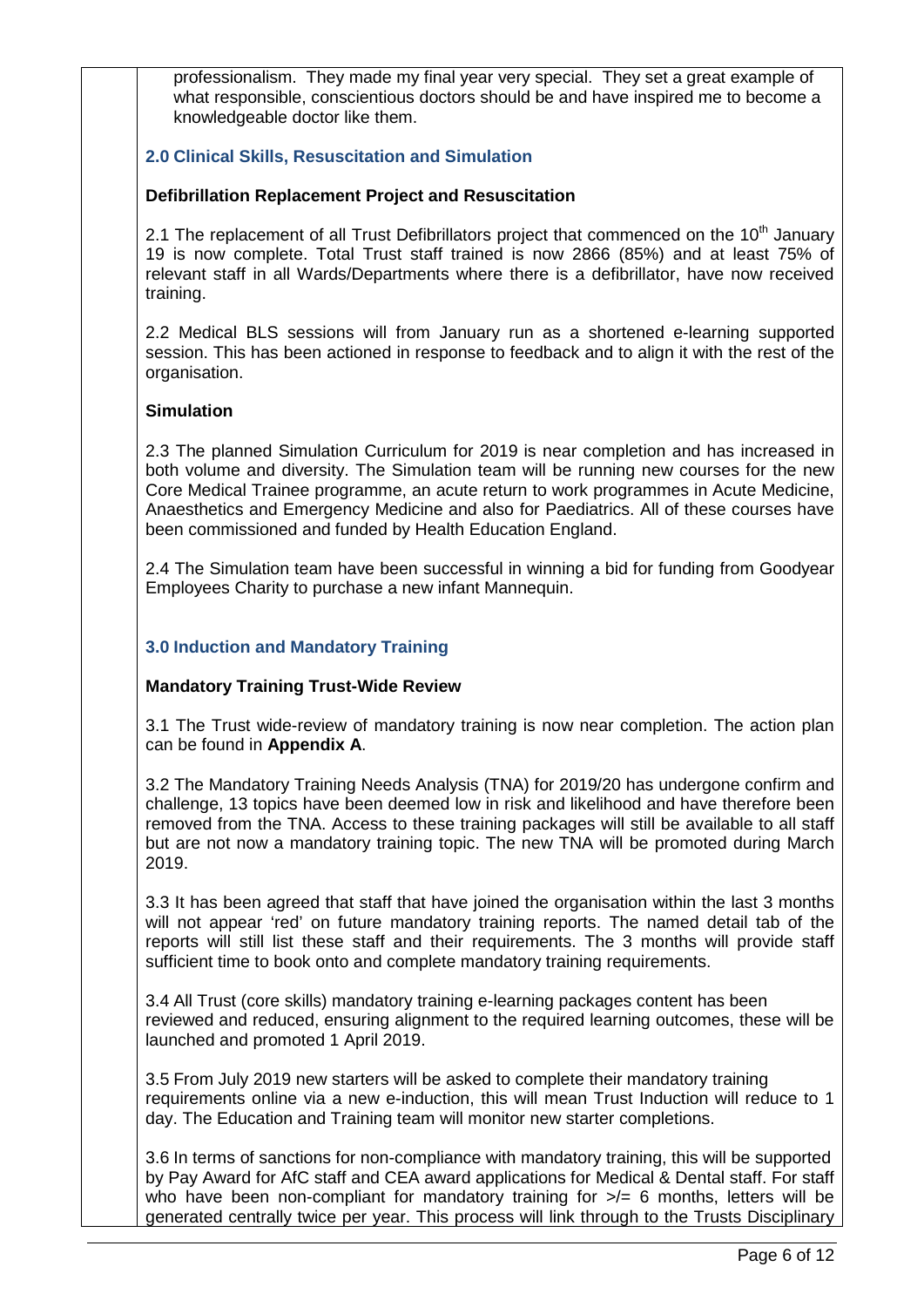**Policy** 

. 3.7 A Divisional level mandatory training group is to be formed initially within Division 1 with a view to support areas with mandatory training compliance and for the education and training team to be kept informed of any issues that may be acting as a barrier to mandatory training compliance. This meeting will commence in April 2019.

# **Electronic Staff Record e-Learning Project**

3.8 Work continues with the rollout of e-Learning using ESR. A number of pilot areas are now using ESR e-learning to complete their online mandatory training, the pilot areas include Black Country Pathology Services (BCPS).

# **Mandatory Training Compliance**

3.9 Based on January 2019 Compliance Report, the Generic Compliance is at 91.4%. Mandatory Specific compliance is at 85.5%. Low compliance is due to the TUPE transfer of BCPS staff, however the team are working closely with BCPS management to ensure the migration of training records from the outgoing NHS Trust's. New Safeguarding training requirements in line with recent national guidance has also affected the overall mandatory specific compliance; however an action plan is in place to ensure the rollout of this training to all staff at the appropriate levels by the end of March 2019.

# **4.0 Library and Knowledge Services**

# **Secretary of State for Health and Social Care Topol Review**

4.1 The Topol Review "Preparing the healthcare workforce to deliver the digital future" was published in February 2019 on behalf of the Secretary of State for Health and Social Care. Amongst its core themes were that;

- a) NHS Boards should take responsibility for effective knowledge management to enable staff to learn from experience (both successes and failures) and accelerate the adoption of proven innovations".
- b) The NHS should increase the overall numbers of clinicians, as well as scientists, technologist and knowledge specialist posts, with dedicated, accredited time to keep their skills up to date and with the opportunity to work in partnership with academia and/or the health tech industry on the design, implementation and use of digital, AI and robotics technologies (AIR5/DM4).
- c) Effective knowledge management is essential to enable the spread and adoption of innovation, with lessons from early adoption shared widely (OD6): an innovation culture is dependent on a learning culture. The NHS must build a reputation as a learning organisation that values and enables the transfer of learning about successes and failures (OD5). This can only happen with the creation of new senior knowledge management roles.

4.2 The Trust's Library Service is well-placed to support knowledge management via its expertise in searching the knowledge base and providing syntheses of evidence based information. Clinical Librarians are specialists in working closely with clinical teams in supplying information and there is strong evidence to support their role in improving practice adding value and saving money.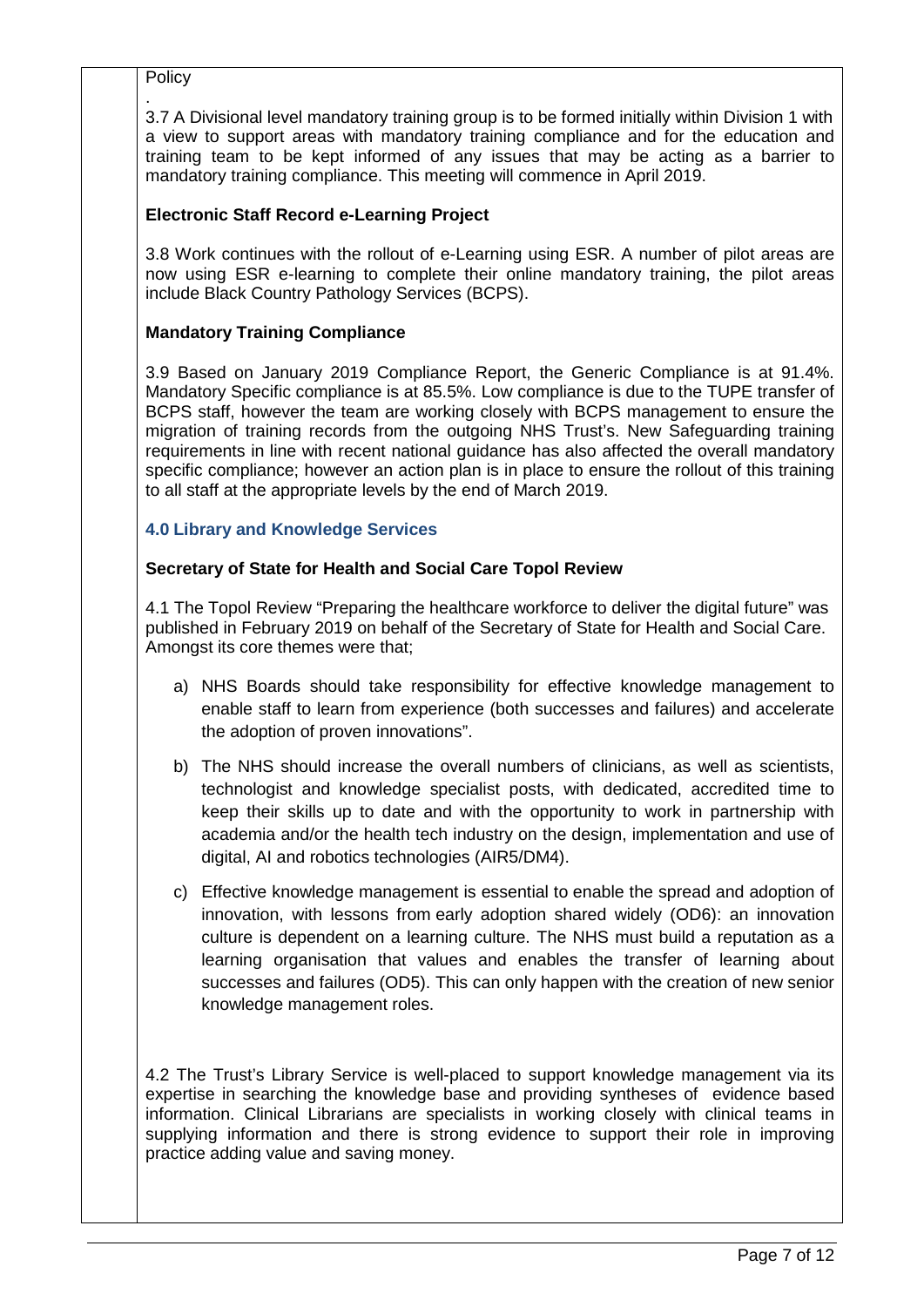#### **Sleep Pods**

4.3 The Trust's Sleep Pod trial has been extended to March following agreement to be part of a research project headed by Dr Alex Pang, a US based researcher with an interest in short rest in the workplace in a healthcare setting. Dr Pang will be visiting the Trust on the 14<sup>th</sup> March between 9am and 11am. Funding for the sleep pods and their expansion has been supported by Health Education England.

# **Up-to-Date**

4.4 The usage figures (April to January) indicates a significant increase in usage compared to the same period in 2017/2018. 34,532 reviews were accessed in 2018/19 compared to 33,224 in 2017/18. A new organisational record for reviews accessed in a week occurred in week commencing 25th November with 1,054 reviews accessed. This surpassed the previous record of 1,022 recorded in September 2018. Meetings with Nurse Education have highlighted the value of using UpToDate as an important care support tool, and it is hoped that increased usage by nurses will see usage weeks in excess of 1,000 being the norm not the exception.

# **5.0 Leadership & Management**

5.1 The Leadership Education Approach has been designed in conjunction with Nurse Education, Allied Health Professionals and Divisional Medical Directors. Following a consultation period it was reviewed and approved at Workforce Organisational Development Committee.

5.2 Leadership Annual Report for 2018 is in draft form and will be discussed at WODC on 22 February 2019.

5.3 All management and leadership training has been cancelled during February and March due to winter pressures and to contribute to the financial position of the Trust. This has prompted a review of training provision during the calendar year and a winter training plan will be devised for 2019 onwards.

5.4 Evaluation of training programmes is also under review for 2019.

5.5 The development of a Consultant Leadership Programme is being led by Catherine Lisseman and Dr Brian McKaig in conjunction with the University of Wolverhampton, with a roll-out planned for April 2019.

5.6 Keith Watkins and Claire Young are both involved in delivering training and support for the work commissioned by NHSI at Worcester Acute Hospitals Trust.

5.7 Health Education England and the Local Workforce Assurance Board have also commissioned Systems Leadership training from the Leadership team and this work is due to commence late in March 2019.

5.8 An Education Development Model has been developed to provide a clear pathway of development for all members of staff; signposting internal and external offers as appropriate. The model dovetails the link and need between management skills training and leadership behavioural training. We aim to make this an interactive addition to KITE whereby staff can identify a need and the model can select a pathway for development.

# **6.0 Apprenticeships**

6.1 The Apprenticeship agenda continues to thrive in the Trust with more departments coming on board in the appointment of new apprentice roles and developing staff through this route. As well as continuing to employ existing apprentices the team are progressing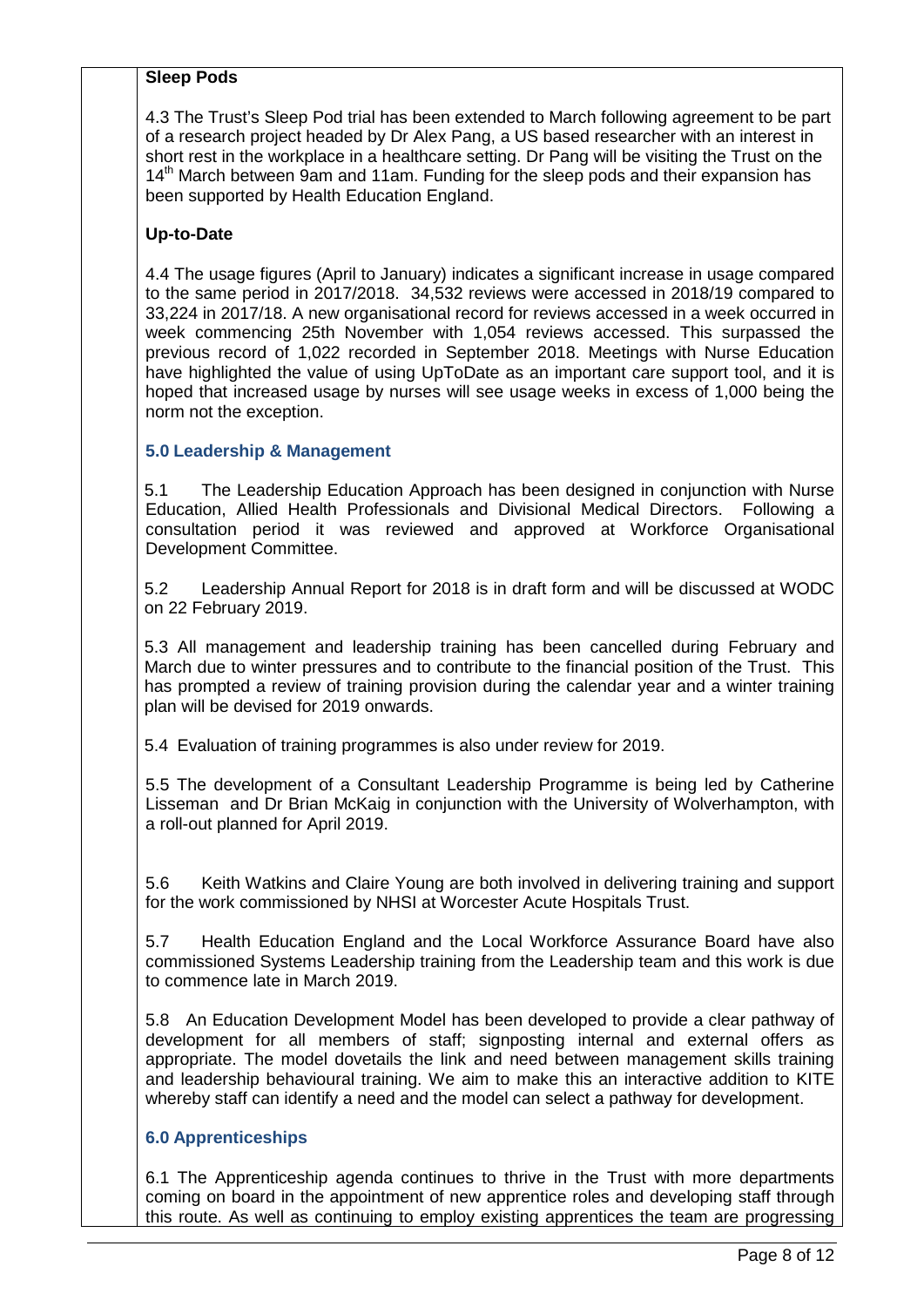the following;

- a) Increase in staff being developed through the accounting apprenticeships at Level 3, 4, 7 as well as the creation of new apprentice positions.
- b) Skills gaps are also being recruited to in the Healthcare Science sector through the creation of development pathways within Medical Engineering and Neurophysiology.
- c) The TUPE of staff through the West Midlands Black Country Pathology network has seen the development of staff at levels 2 and 4 for Healthcare Science from the transferring Trust.
- d) The approval of the Nursing Degree Apprenticeship resulted in the Trust creating & recruiting to 18 positions over a 3 year development pathway with the University of Wolverhampton.
- e) Another cohort of Nursing Associates was also appointed to filling 9 positions.
- f) Skilled & Technical roles with in Estates were appointed through the creation of new apprentice positions across different skills.
- g) The Level 7 Senior Leaders Masters Apprenticeship was offered to staff at a senior strategic level for development with 6 managers progressing through this route.

6.2 Figure 1 below illustrates the numbers and growth of apprenticeships

**Figure 1: Apprenticeship Growth** 



6.3 The public sector target of 198 apprentices on programme at any one time is planned to be achieved by March 2020.

6.4 The efficient utilisation of the levy funds is of paramount importance to the Trust, and with funds only being available for 24 months there is a possibility that some funds will expire in May 2019 – work with finance is underway to forecast the impact of this and a report will be available by the end of March.

6.5 Future Developments 2019-20;

a) To write a business case for consideration for the Trust to become a recognised apprenticeship training provider.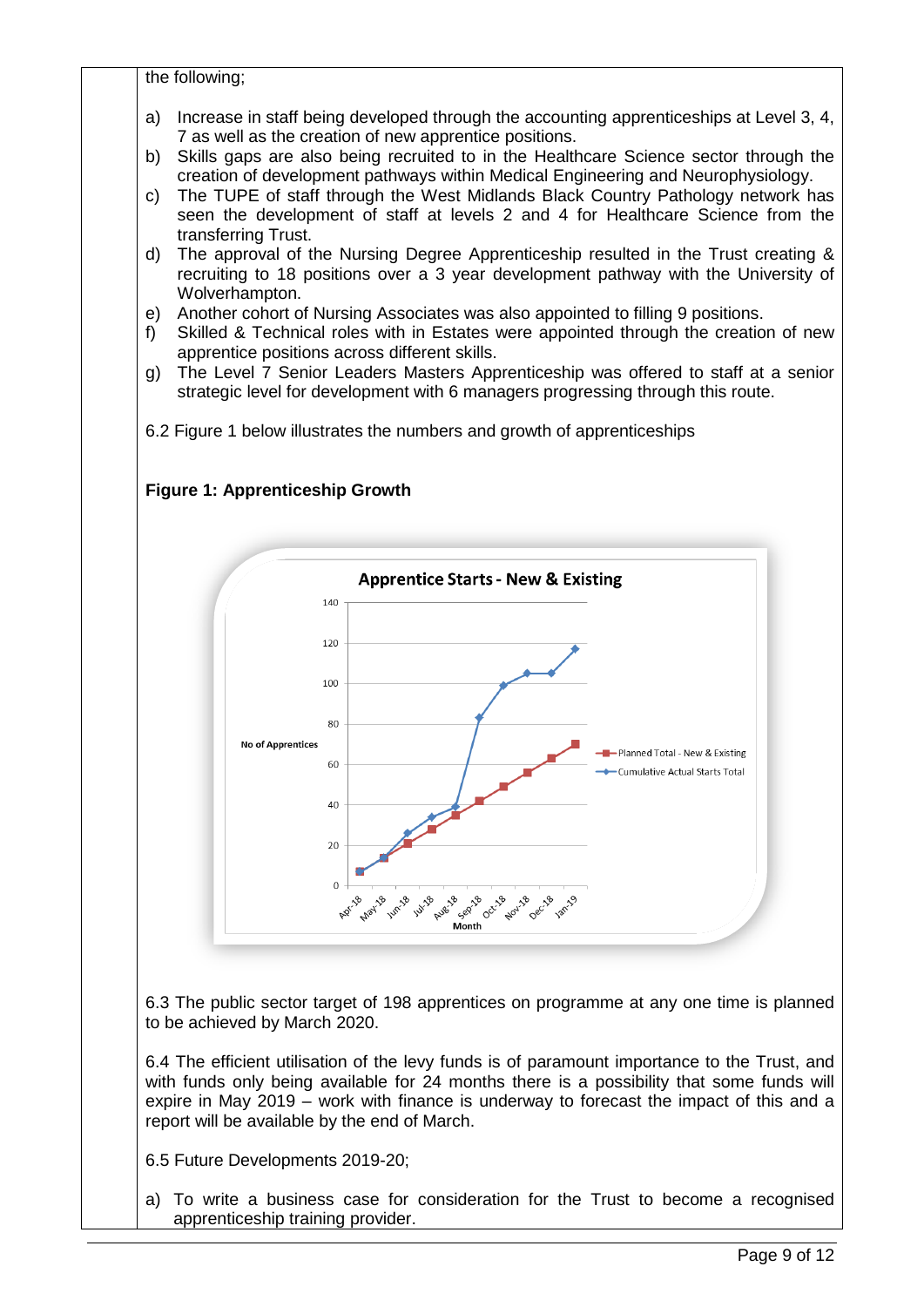- b) Create development routes for Level 5 Operational Manager across clinical and nonclinical areas.
- c) Create development pathways for newly approved apprenticeships at level 6 for, Occupational Therapist, Physiotherapist, Midwifery, Diagnostic Radiographer, Therapeutic Radiographer.
- d) Promotional planning & delivery of National Apprenticeship Week 4 8 March 2019
- e) Attendance of Apprenticeship & Skills Show in April 2019

# **7.0 Work Based Learning**

7.1 Workforce Development Funding (WDF - previously known as Learning Beyond Registration) is an allocation of monies to the Trust from Health Education England (HEE) for the upskilling of staff to meet national and regional workforce priorities. In 2018, as a result of the Government's Comprehensive Spending Review, this funding stream was significantly reduced for all NHS Trusts.

# **Table 1: Historic WDF Allocations**

| 2015/16 | £251,952 plus additional |             |
|---------|--------------------------|-------------|
|         | £59,679 in Jan 16        |             |
| 2016/17 | £187,283                 | $-E124,348$ |
| 2017/18 | £222,000                 | £34, 717    |
| 2018/19 | £140,684                 | £81,316     |

7.2 At this moment in time it is not known what our funding allocation might be for the new financial year; however it is with all likelihood that it will be further reduced due to the ongoing funding pressures within the NHS as a whole.

7.3 This overall reduction of funding for education is on the Trust's risk register (2626) and the WDF/LBR is a feature of this. Claire Young is writing a paper to indicate all of the options available to the Trust to mitigate the risk as much as possible and will be presented to Academy Steering Group and Workforce Organisational Development Committee in April 2019 for consideration.

# **8.0 Work Experience (NHS Futures Zone)**

8.1 NHS Futures Zone moved into Smestow School in April 2017 following the need to relocate from Pond Lane. The team will now be relocating to Heath Park High School.

8.2 The team are very excited to have formed a good relationship with Heath Park School, neighbours to the hospital. By relocating to this school, the Trust and the Work Experience team will realise a number of benefits to the services we offer:-

- a) OFSTED at the school is rated as Outstanding
- b) State of the art accommodation PFI build
- c) Willingness to work with the team to further develop work experience for the students
- d) Very engaged team of staff from the school with ideas of how we can integrate our offer with their school life
- e) Work Experience team to have unlimited access to the equipment and school facilities
- f) Close proximity to the hospital releases training rooms within WMI for our Work Experience programmes
- g) Technology and IT infrastructure is superior to that of Smestow
- h) 1500 students within the school, including  $6<sup>th</sup>$  form
- i) Wider academy of integrated schools, links to other Senior Schools and Junior Schools in the city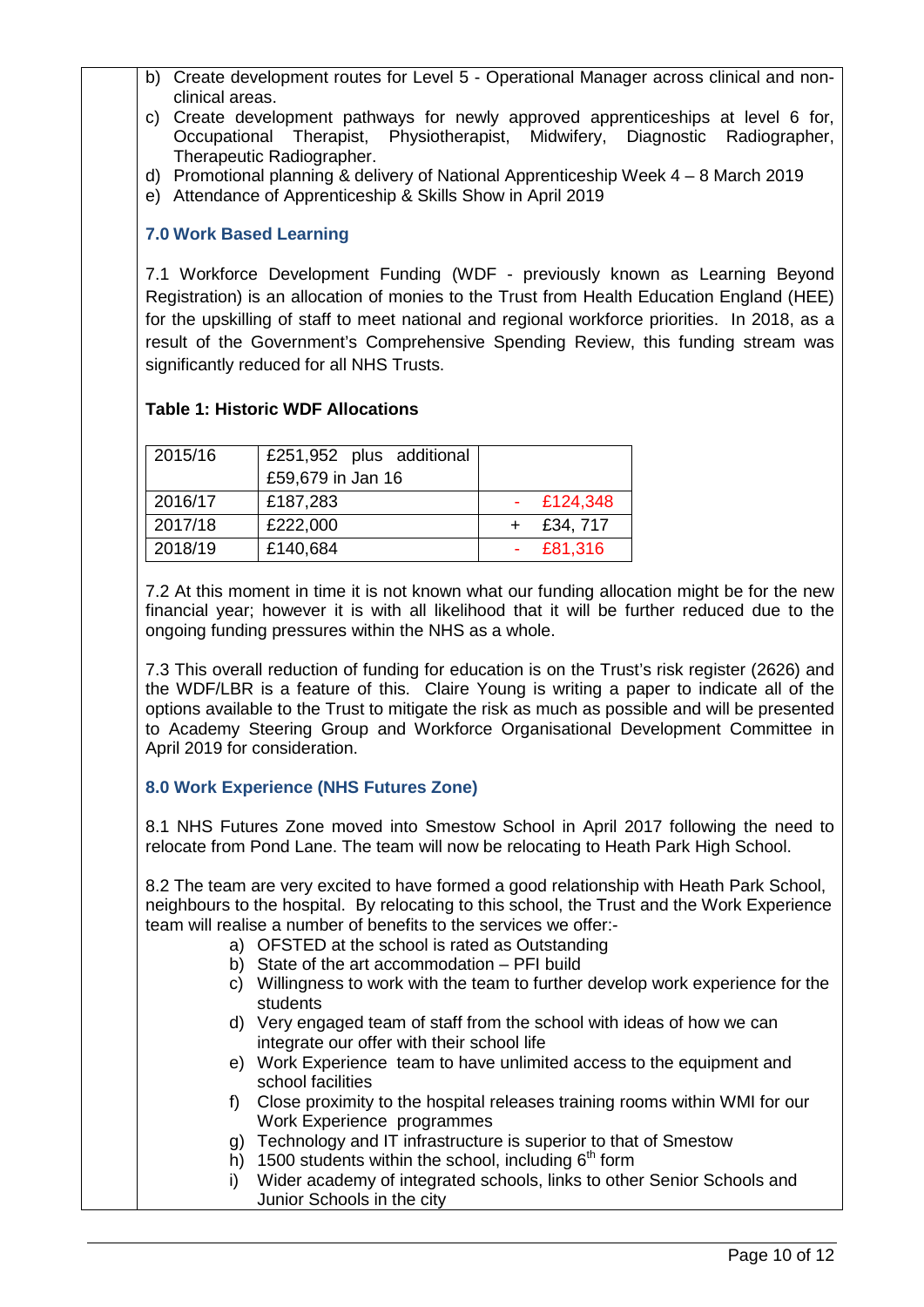| Keen to explore development of a talent pipeline via Work Experience and |
|--------------------------------------------------------------------------|
| Apprenticeships in Science, Technology Engineering and mechanics.        |
|                                                                          |

| Appendices<br>Appendix A - Mandatory Training Review Action Plan |
|------------------------------------------------------------------|
|                                                                  |
|                                                                  |
|                                                                  |
|                                                                  |
|                                                                  |
|                                                                  |
|                                                                  |
|                                                                  |
|                                                                  |
|                                                                  |
|                                                                  |
|                                                                  |
|                                                                  |
|                                                                  |
|                                                                  |
|                                                                  |
|                                                                  |
|                                                                  |
|                                                                  |
|                                                                  |
|                                                                  |
|                                                                  |
|                                                                  |
|                                                                  |
|                                                                  |
|                                                                  |
|                                                                  |
|                                                                  |
|                                                                  |
|                                                                  |
|                                                                  |
|                                                                  |
|                                                                  |
|                                                                  |
|                                                                  |
|                                                                  |
|                                                                  |
|                                                                  |
|                                                                  |
|                                                                  |
|                                                                  |
|                                                                  |
|                                                                  |
|                                                                  |
|                                                                  |
|                                                                  |
|                                                                  |
|                                                                  |
|                                                                  |
|                                                                  |
|                                                                  |
|                                                                  |
|                                                                  |
|                                                                  |
|                                                                  |
|                                                                  |
|                                                                  |
|                                                                  |
|                                                                  |
|                                                                  |
|                                                                  |
|                                                                  |